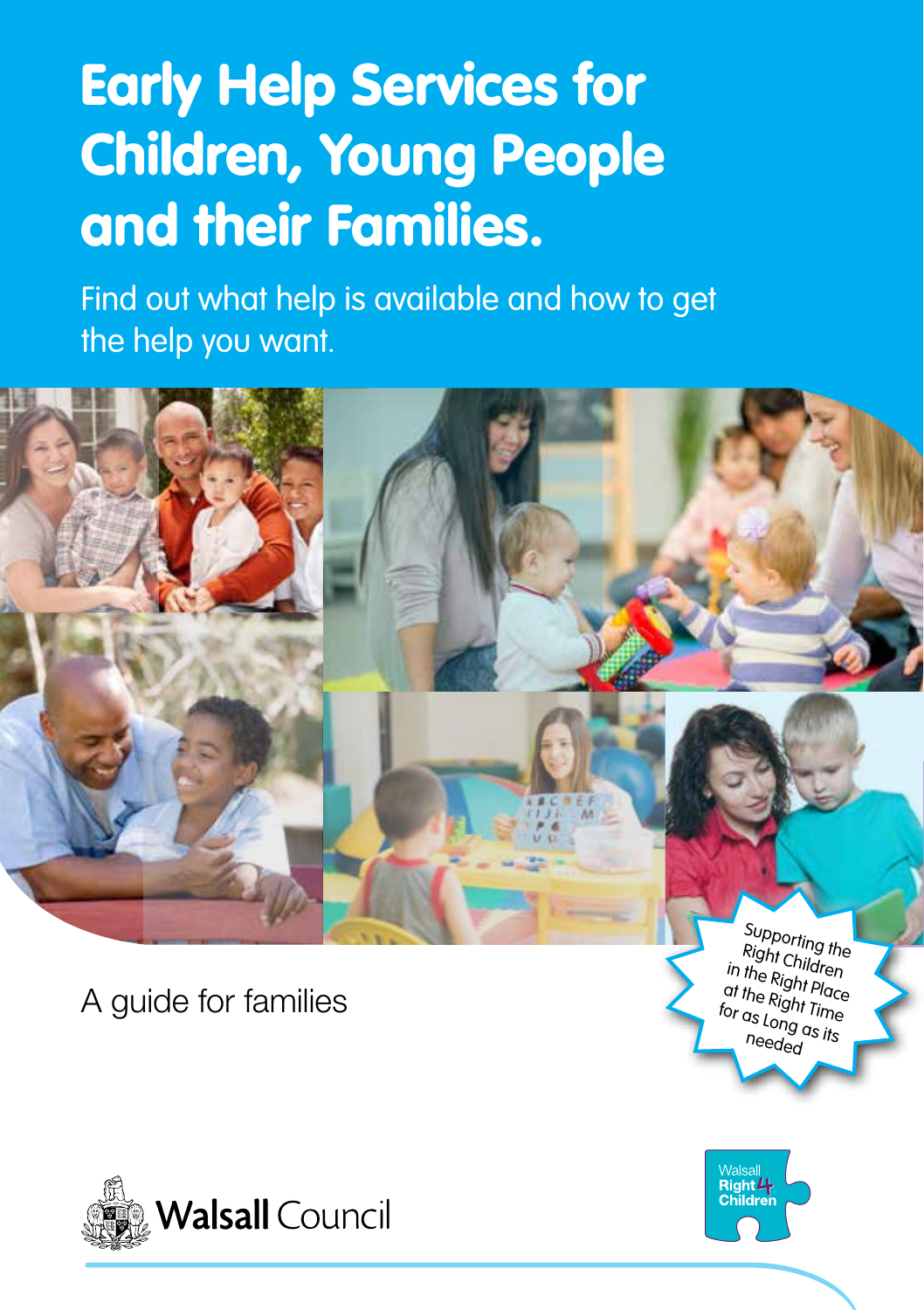# What is Early Help?

#### At times we all need some extra help, Early Help in Walsall can support you with this.

Getting the right help as soon as any difficulties start is very important, don't wait until things get worse.

Help can come from a range of services and organisations who will work together to support you and your family.

### Why may I need some extra help and support?

You may be worried about someone in your family, your children or yourself because of arguments, debt, health, drugs or alcohol.

### How can I get Help? Walsall's Early Help Offer

You can speak to a teacher within your child's school, the health visitor, school nurse, GP or a support worker that you may know. In each locality across Walsall there are Early Help Hub where a number of services are based and where someone is always there to help and advise you.

#### Alternatively for more information about Walsall Early Help Hub please contact:

#### Early Help Hub

Civic Centre, 2nd Floor Darwall Street Walsall, WS1 1TP

Tel : 0300 5552866 option 1 Email: walsallfis@walsall.gov.uk

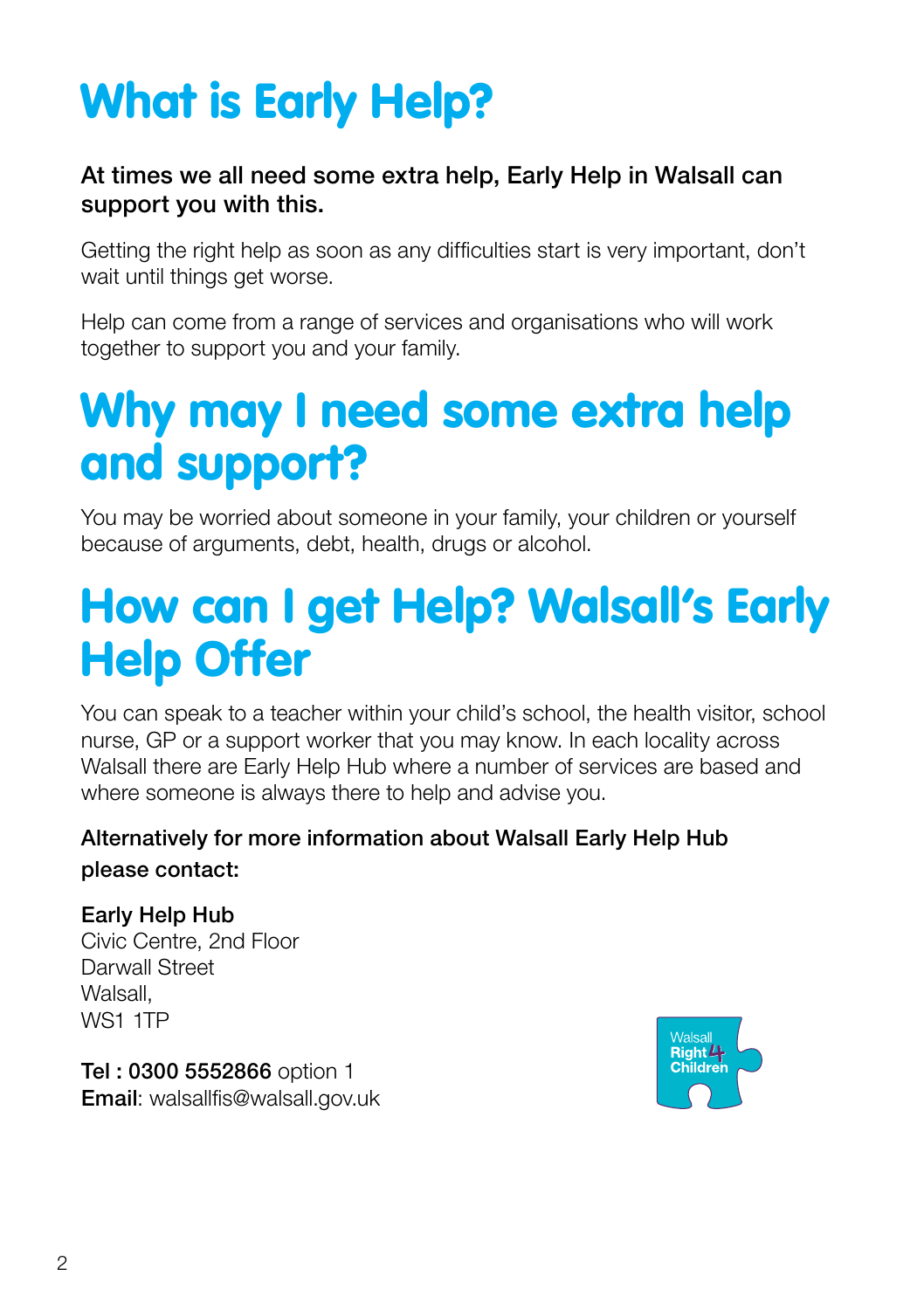## What sort of help could I get?

There is a range of help and support available to you and your family, such as:

| <b>Advice</b>                                                         | • Housing advice<br>• Benefit advice<br>• Employment advice<br>• Higher education advice<br>• Relationship advice<br>• Domestic abuse advice<br>• Debt advice                                                                                               |
|-----------------------------------------------------------------------|-------------------------------------------------------------------------------------------------------------------------------------------------------------------------------------------------------------------------------------------------------------|
|                                                                       |                                                                                                                                                                                                                                                             |
| <b>Health</b><br>Support &<br><b>Advice</b>                           | You can get Early Help support<br>• from a Midwife<br>• from a Health Visitor<br>• from School Nurse<br>• Drop in sessions at your Local Early Help Hub                                                                                                     |
|                                                                       |                                                                                                                                                                                                                                                             |
| Education<br>Support &<br><b>Advice</b>                               | • To get your child/ren into school<br>• If your child/ren are at risk of being excluded<br>by school<br>• If your child/ren have Special Education Needs                                                                                                   |
|                                                                       |                                                                                                                                                                                                                                                             |
| Children,<br><b>Young People</b><br>& Family<br><b>Support Advice</b> | • Stay & Play sessions<br>• Advice around your toddlers<br>• Support to understand your childs<br>behaviour and how to help<br>• Support to access Targeted Youth Work<br>• Parenting course's that you can join<br>• Free early learning for 2,3 & 4 Years |